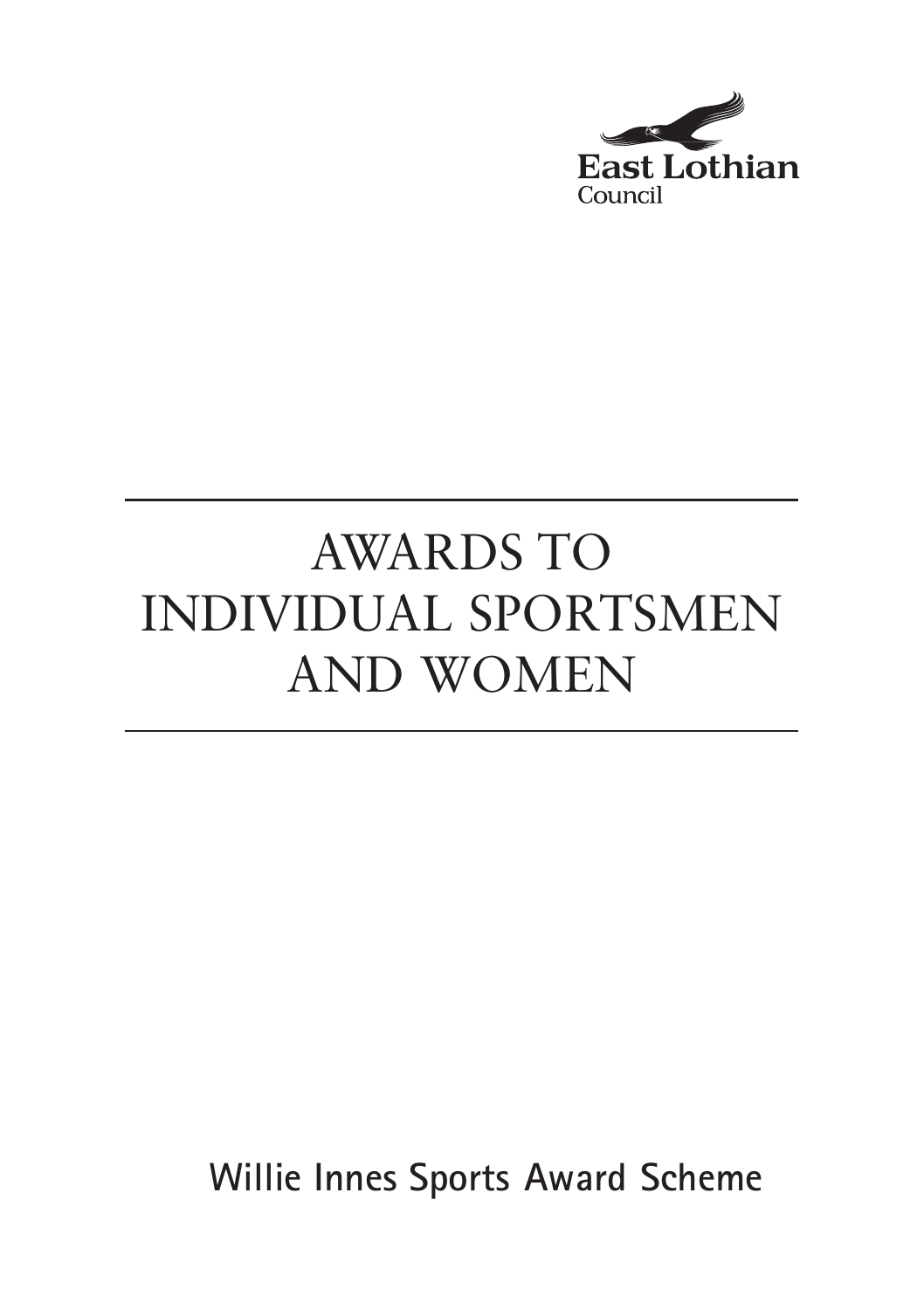East Lothian Council offers awards to individual sportsmen and women which are designed to support talented individuals in their training and competition programmes to enable them to progress from regional to national, to international standard. The intention is to supplement, rather than replace, voluntary efforts and initiatives and to work in close collaboration with sports' National Governing Bodies.

Guidance notes detailing the assistance offered are contained within this leaflet and these should be read carefully before completing the application form.

Within the Sports Award Scheme, assistance is also available to individual coaches and officials and, in the form of special awards, to individuals/clubs/groups. Separate information leaflets detail the conditions under which applications can be made in these two categories.

If you have any further questions about any aspect of the Scheme, please contact:

Gwen Stewart on 01620 820 658 or email

sportspass@eastlothian.gov.uk

### **WHO CAN APPLY?**

The scheme is open to all sports persons who are:

- (a) resident in East Lothian, or
- (b) normally resident in East Lothian but attending a university or college outwith and
- (c) currently competing successfully at a level no lower than regional standard (ie placed in the first eight in East of Scotland Championships or equivalent).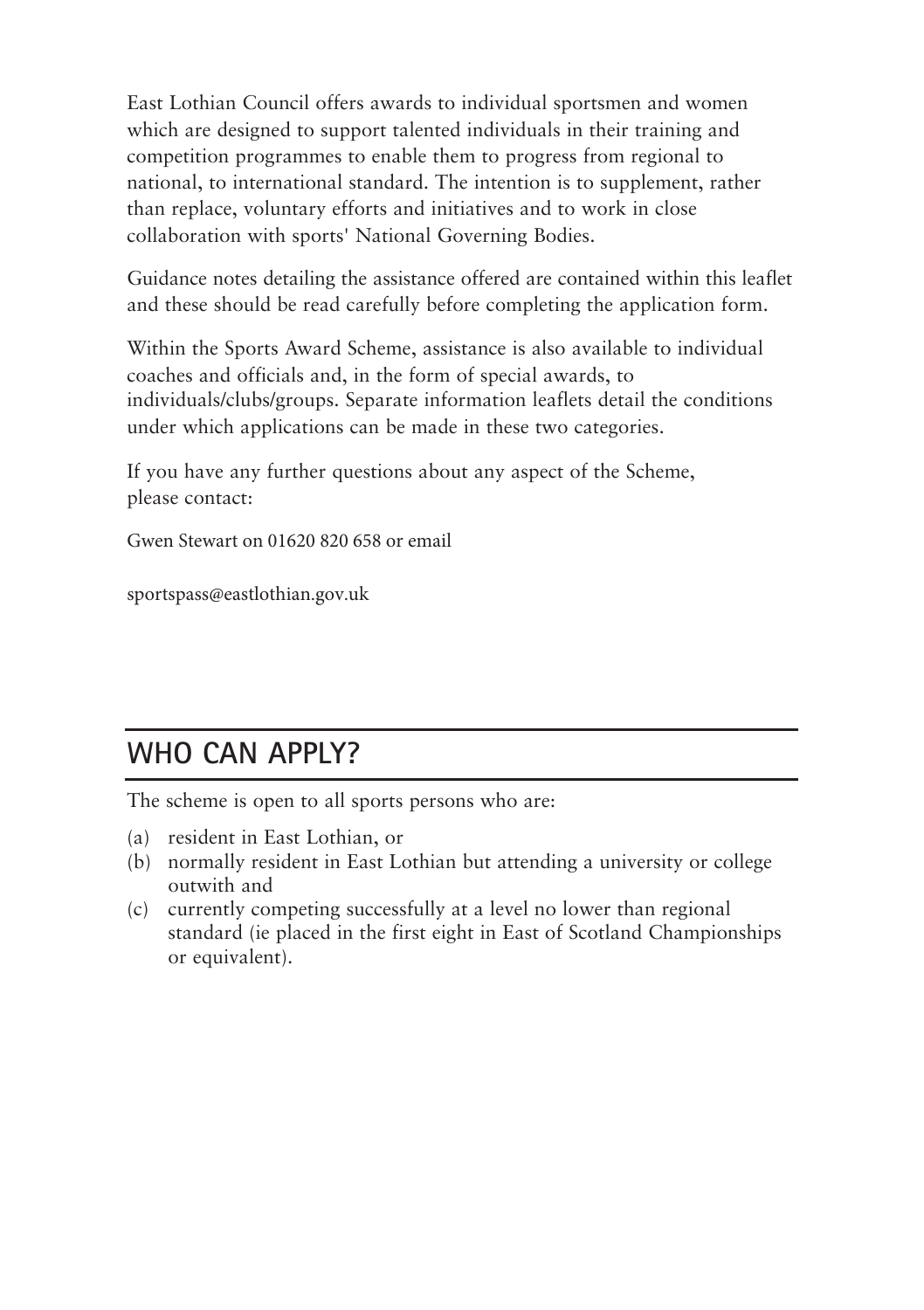## **WHAT ASSISTANCE DOES THE SCHEME OFFER?**

Assistance under the scheme will take the form of a Sports Pass and, at the higher levels of competition, a Training and Competition Grant also; the actual level of assistance varying according to the standard achieved by the individual. All applications are graded following consultation with the National Governing Body responsible for your sport and, based on performance in the previous year, successful applicants will be placed in one of the following categories:

- A Scottish Champion at senior level or competing in the full Scottish National Team.
- B Placed in first three (or reaching semi-final in knockout events) in National Championships (individual events only), or competing for a Scottish team at any level.
- C Placed in first three (or reaching semi-final in knockout events) in East of Scotland Championships (individual events only), - or equivalent - at any level, or East of Scotland - or equivalent - team member at any level.
- D Placed in first eight in East of Scotland Championships or equivalent at any level.

*(Please note that the above grades are only appropriate where a minimum of 12 competitors have taken part in the Championship event. Where this is not the case, the grade may be adjusted.)*

#### **Sports Pass**

All successful applicants to the scheme are awarded a Sports Pass which gives the individual free use during normal public sessions of facilities associated with the applicant's sport (but excluding the cost of any coaching), and general training facilities, such as weights, body conditioning equipment and swimming. The Sports Pass can be used in the wide range of sports and recreational facilities operated by East Lothian Council.

#### **Training and Competition Grants**

Grants are available to individuals graded A - C to help meet training and competition costs associated with their higher level of performance. Club training sessions and competition costs are not eligible.

Awards are based on 50% of the applicant's costs incurred while attending appropriate events within the UK only, where expenses have not been reimbursed by any other body. (For events outwith UK please see separate leaflet - Sports Award Scheme - Special Awards)

Grants will not exceed the maximum levels for each category which are currently:

Grade A  $£300$  Grade B  $£200$  Grade C  $£150$